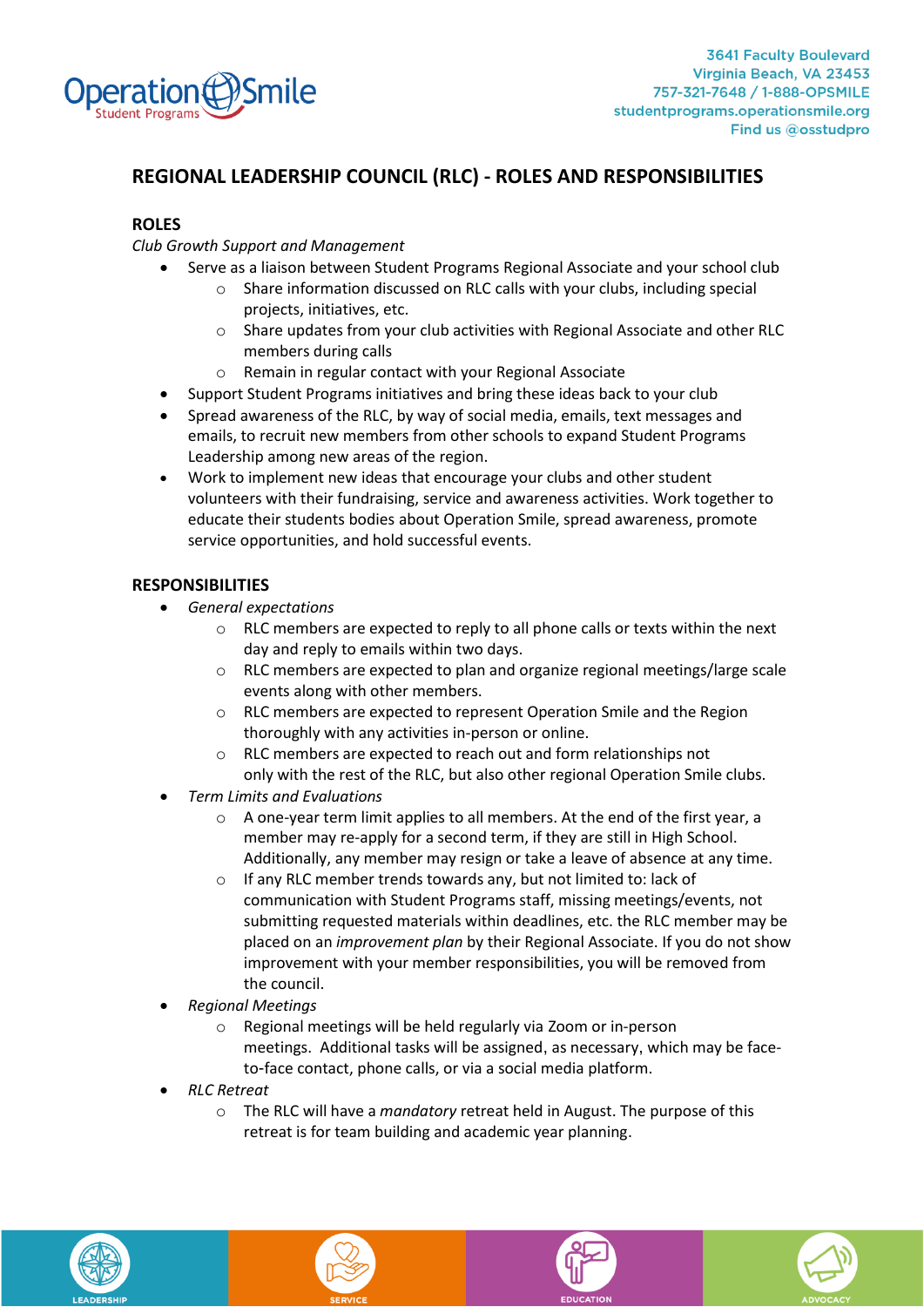

**3641 Faculty Boulevard** Virginia Beach, VA 23453 757-321-7648 / 1-888-OPSMILE studentprograms.operationsmile.org Find us @osstudpro

### **COUNCIL STRUCTURE**

- *Members*
	- o RLC members are selected to be a part of the council because they have shown dedication to Operation Smile and Student Programs, as well as displayed leadership among their peers. Everyone serving on the RLC is expected to bring their ideas, enthusiasm, and compassion to the council.
- *Working Committees*
	- o All RLC members will serve on several working committees throughout the academic year that relate to events or campaigns the council is organizing or supporting. These committees will be determined on a needed basis for each region.
- *Recording Secretary*
	- o This is a special role for one member of each region's council. The *Recording Secretary* will be responsible for facilitating conference call discussions, sending reminders about meetings, keeping meeting minutes (notes), and distributing agendas (prior to calls/meetings) and minutes (within one day after calls/meetings) for all meetings/calls. The Recording Secretary will perform roll call, keep track of attendance and involvement of Council members. Agendas and minutes will be disturbed to members via Facebook group, WhatsApp, email, or other platform the council has chosen as the primary mode of communication.

#### **See below for more specifics for your region:**

| NJ, NY, and Northern U.S. RLC Applicants | Page 3 |
|------------------------------------------|--------|
| Hampton Roads RLC Applications           | Page 4 |
| Virginia RLC Applicants                  | Page 5 |
| Western U.S. RLC Applicants              | Page 6 |
| Southern U.S. RLC Applicants             | Page 7 |







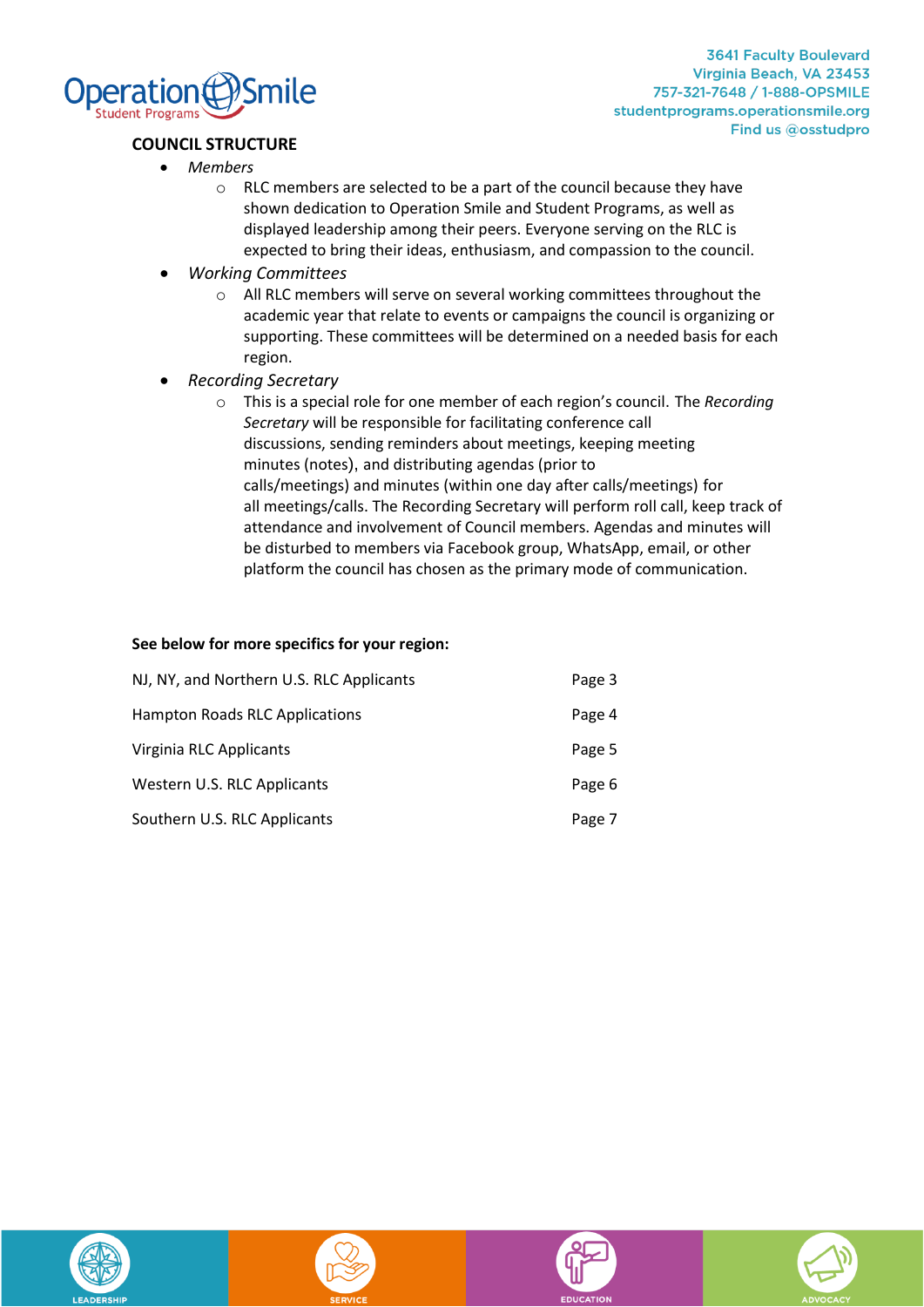

# **NJ, NY, and NORTHERN U.S. RLC APPLICANTS**

### **Additional Responsibilities**

Specific to the Northern U.S. Regional Leadership Councils, including New Jersey and New York

Monthly Meetings

- *Length of the meeting*: 45 min to 1 hour
- *Frequency*: once-a-month from September through May (9 calls)
- *Dates and Times*: TBC, will be decided at the retreat
- *Platform*: Zoom
- *Structure of the Call*
	- The *Recording Secretary* will take attendance, meeting notes and will ensure all members get to present and share their ideas
	- RLC members will be responsible for updating the council and sharing their club's initiatives and activities, along with asking any corresponding questions and discussing any further support needed.
	- RLC members will also give updates on their progress with planning/organizing/creating content for any event/activity/summit/campaign that the council is tasked with supporting.
	- The Northern U.S. Associate will update RLC members on important information from Operation Smile Headquarters and any other tasks, events, campaigns, etc. that need the council's efforts.
	- Meetings will usually be held via Zoom, but there may be the opportunity for some in-person meetings and changes to meeting dates and times. Flexibility is required.
- *Attendance Policy*
	- RLC members are required to **attend all meetings** and cannot miss more than two meetings.
	- To be excused from a meeting, requests must be made to and approved by the Northern U.S. Associate *at least 48 hours before* the scheduled meeting time.

Regional Activities, Projects and/or Events

- All RLC members are required to attend the *mandatory RLC retreat* which will be held in *mid-August*.
- During the RLC retreat:
	- o Regional activities, projects and/or events will be discussed and decided
	- o Members will be organized onto RLC subcommittees to plan the regional activities.
- During the 2022-2023 school year the RLC is expected to organize *at least:*
	- o *One regional fundraiser* (either in-person, virtual or occurring on the same day in multiple locations)
	- o *One regional Ulead* (educational and awareness focused event, that can be held virtually)
- RLC members are required to attend the **Northern Regional Summit** (if one is held during the 2022-2023 school year)
- RLC members will be *required to attend, promote, and volunteer* at regional activities, projects and/or events
- Other students from Operation Smile clubs in the region can be recruited to assist with activity planning.







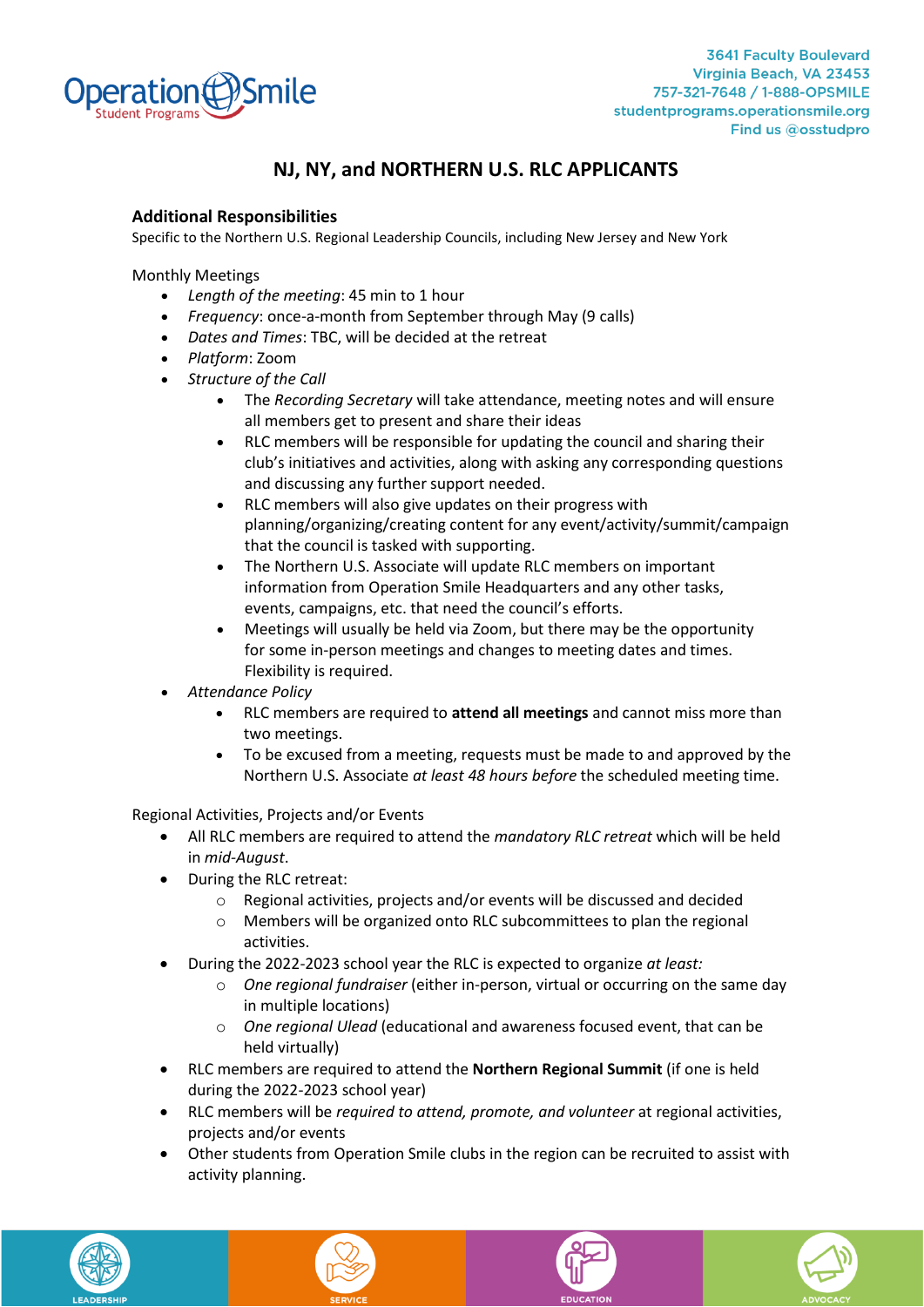

# **HAMPTON ROADS RLC APPLICANTS**

#### **Additional Responsibilities**

**RLC MEETINGS:** To best serve the region, the HAMPTON ROADS RLC will meet monthly.

• RLC Meetings will be held monthly on a recurring day, yet to be determined. These meetings will mostly be held on Zoom, however we will also have several in person meetings throughout the school year if we are able. These calls will generally last about an hour. Your flexibility is always appreciated! All requests to miss an RLC call / meeting should be made to and approved by Pete Hansen no later than 48 hours before the call. Each member should miss no more than two RLC calls / meetings. At these meetings the RLC will be responsible for updating staff, the NLC (National Leadership Council) member(s) assigned to this region, and each other committee members on progress with regional events, initiatives and club happenings. RLC members will also have the opportunity to discuss any questions or needs that they have. **The Recording Secretary** will type out the minutes/discussion and post in it in the RLC Google Drive immediately following the meeting. All RLC members are expected to join and follow the RLC Google Drive.

**REGIONAL MEETINGS**: It is expected that the RLC will lead Regional Meetings and to be responsible for helping to plan those meetings. Regional meetings will serve as an opportunity to educate students, parents, teachers and other residents in the Hampton Roads region about Operation Smile. We will hold at least two and possibly three regional meetings during the 2021/22 school year on dates yet to be determined. All requests to be excused from a regional meeting must be made to and approved by Pete Hansen no later than 48 hours before the meeting. RLC members should not miss more than one regional meeting.

**NATIONAL/REGIONAL EVENTS**: Each RLC member is required to attend and promote volunteer/attendance opportunities at the Middle School Dodgeball Tournament, High School Talent Show, the Final Mile and other local events. All requests to be excused from a regional event must be made to and approved by Pete Hansen no later than 1 week before the event. RLC members will also be expected to help plan support other regional events that come up. The Hampton Roads RLC will be expected to work with other local clubs to provide leadership and guidance. The RLC will also be expected to take the lead in planning and hosting the Spread the Love campaign and 757's Got Talent. The Hampton Roads RLC will also be asked to take a lead role in helping to plan and support any Operation Smile National Campaigns. RLC members should not miss more than two regional events.

RLC Members will also be responsible for helping to plan, run, and present during regular Virginia Town Hall Meetings. Town Hall Meetings will be held utilizing Zoom.

**RLC RETREAT**: The Virginia RLC will be expected to attend a mandatory day-long retreat. The RLC retreat is generally held in the month of August. We will discuss the date of the planning retreat during the RLC phone interviews. Please consider whether you are able to attend this retreat before submitting your application.







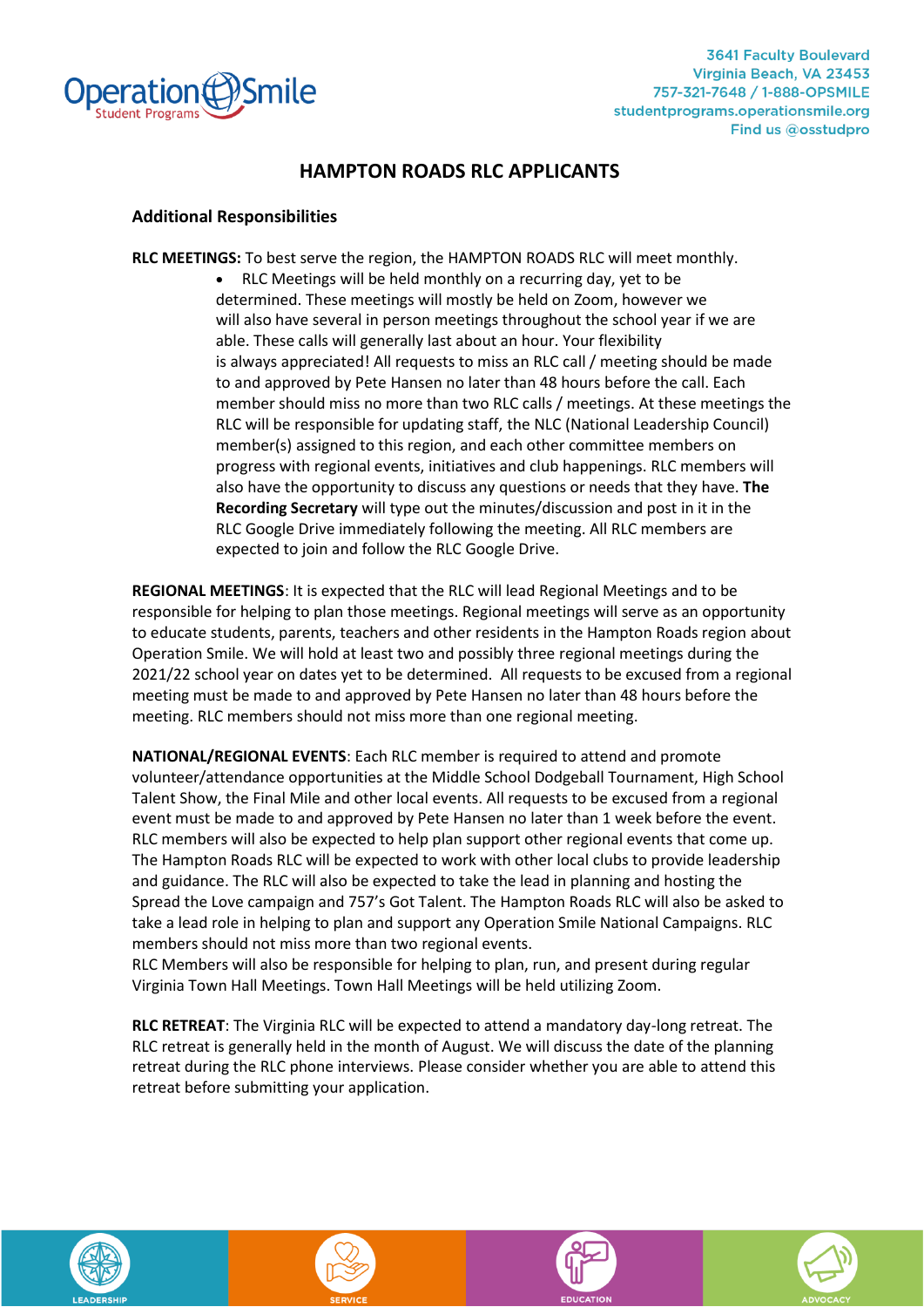

**3641 Faculty Boulevard** Virginia Beach, VA 23453 757-321-7648 / 1-888-OPSMILE studentprograms.operationsmile.org Find us @osstudpro

# **VIRGINIA RLC APPLICANTS**

(Students in the state of Virginia who do not reside in the Hampton Roads area)

#### **ADDITIONAL RLC RESPONSIBILITIES:**

- *RLC Meetings*
	- o To best serve the region, the Virginia RLC will meet monthly (August May).
	- o 2021-2022 RLC meeting schedule to be determined. These meetings may be held on Zoom. Additional tasks and meetings will be assigned/scheduled as necessary.
- *Attendance*
	- o Each member should not miss more than 2 meetings.
	- o Requests to be excused from a meeting are to be made to Pete Hansen, Operation Smile Student Programs Virginia Associate, at least 48 hours in advance.
- *Meeting Structure*

RLC members will be responsible for updating staff and other council members assigned to this region on their progress with regional/national initiatives and discuss any needs they have.

- The **Recording Secretary** will create and post the meeting notes in the Virginia RLC Google Drive directly following each meeting.
- *National/Regional Events*
	- o RLC member responsibilities include implementing awareness campaigns, conducting outreach to students/schools/clubs within their local area (state), and planning larger-scale events.
	- o Each RLC member is expected to organize at least one fundraising event in their local area for the 2021/2022 school year. Details and dates will be determined at the RLC summer retreat. Committees may be created to organize and plan events and activities.
	- $\circ$  RLC members are required to help implement and run all national Student Programs events and initiatives. RLC members are also required to attend, promote, and volunteer at regional activities, projects and/or events. Events may include regional U-Leads, fundraising events, service projects, social/awareness events, etc.
	- o The Virginia RLC will be expected to attend a mandatory day-long retreat. The RLC retreat will be held in the month of August. We will discuss the date of the planning retreat during the RLC phone interviews. Please consider whether you are able to attend this retreat before submitting your application.
	- RLC members will be responsible for helping to plan, run, and present during regular Virginia Town Hall Meetings. Town Hall Meetings will be held utilizing Zoom.

If you have any questions, contact Pete Hansen at pete.hansen@operationsmile.org







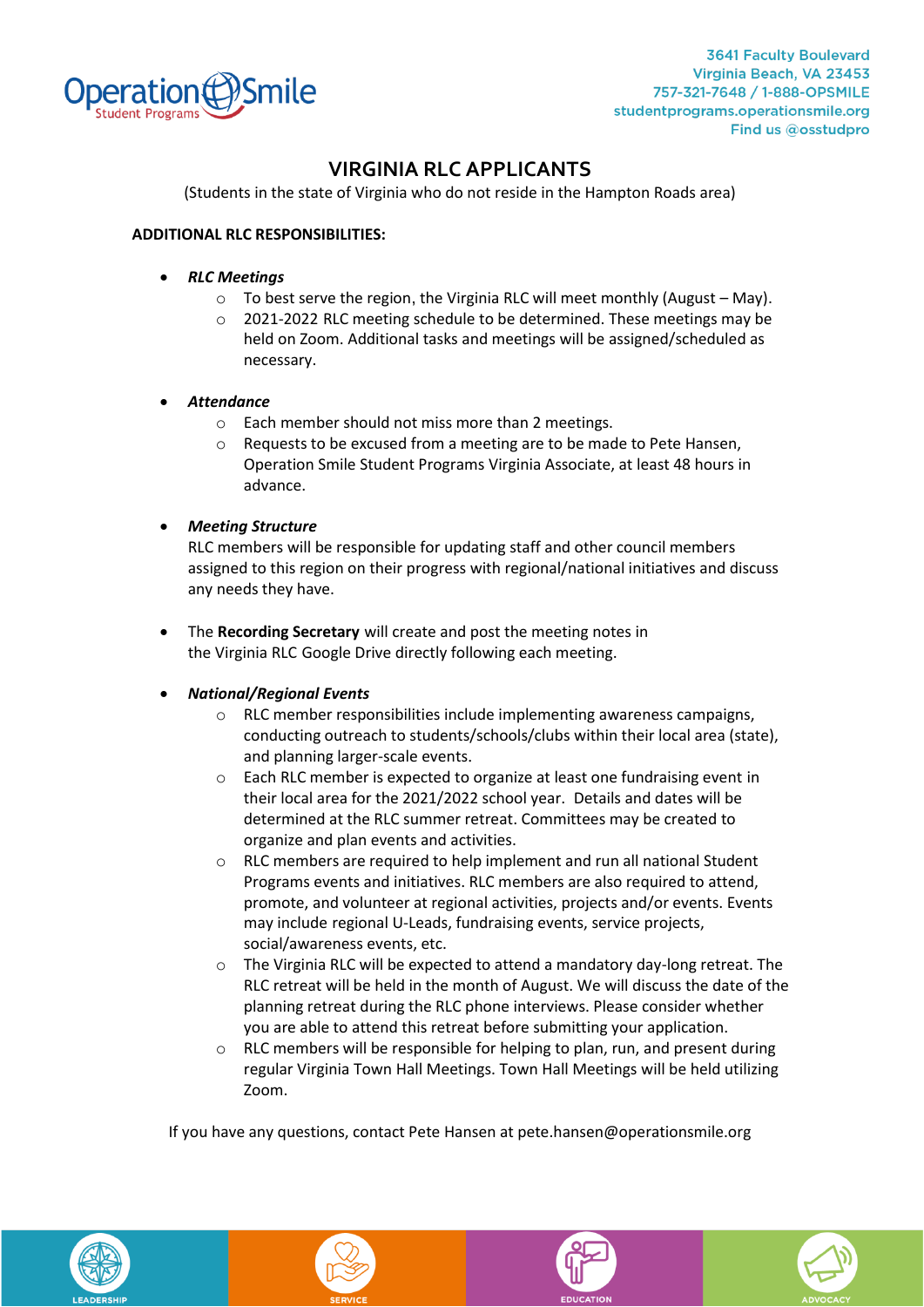

## **WESTERN U.S. REGIONAL LEADERSHIP COUNCIL (RLC) APPLICANTS**

(Students in AK, AZ, CA, CO, HI, ID, MT, ND, NE, NM, NV, OR, SD, TX, UT, WA, WY may apply)

#### **ADDITIONAL RLC RESPONSIBILITIES:**

- *RLC Meetings*
	- o To best serve the region, the Western U.S. RLC will meet monthly (August May).
	- $\circ$  2021-2022 RLC meeting schedule to be determined. These meetings may be held on Zoom. Additional tasks and meetings will be assigned/scheduled as necessary.
- *Attendance*
	- o Each member should not miss more than 2 meetings.
	- o Requests to be excused from a meeting are to be made to Pete Hansen, Operation Smile Student Programs Western U.S. Associate, at least 48 hours in advance.
- *Meeting Structure*

RLC members will be responsible for updating staff and other council members assigned to this region on their progress with regional/national initiatives and discuss any needs they have.

• The **Recording Secretary** will create and post the meeting notes in the Western U.S. RLC Google Drive directly following each meeting.

#### • *National/Regional Events*

- o RLC member responsibilities include implementing awareness campaigns, conducting outreach to students/schools/clubs within their local area (state), and planning larger-scale events.
- o Each RLC member is expected to organize at least one fundraising event in their local area (state) for the 2021/2022 school year. Details and dates will be determined at the RLC summer retreat. Committees may be created to organize and plan events and activities.
- $\circ$  RLC members are required to help implement and run all national Student Programs events and initiatives. RLC members are also required to attend, promote, and volunteer at regional activities, projects and/or events. Events may include regional U-Leads, fundraising events, service projects, social/awareness events, etc.
- o The Western RLC will be expected to attend a mandatory day-long retreat. The RLC retreat will be held in the month of August. We will discuss the date of the planning retreat during the RLC phone interviews. Please consider whether you are able to attend this retreat before submitting your application.
- $\circ$  RLC members will be responsible for helping to plan, run, and present during regular Western Region Town Hall Meetings. Town Hall Meetings will be held utilizing Zoom.

If you have any questions, contact Pete Hansen at pete.hansen@operationsmile.org